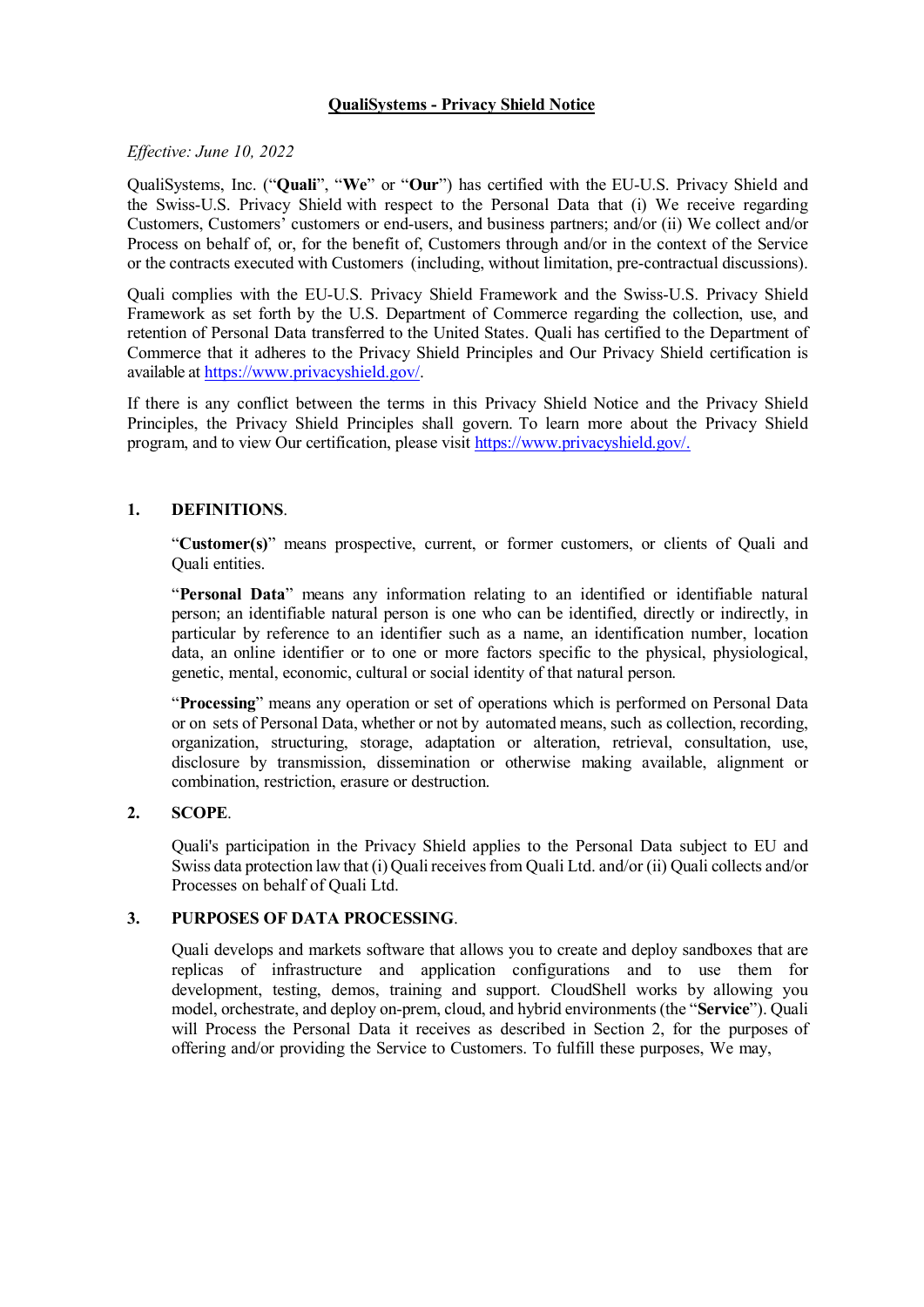without limitation, use the Personal Data to contact data subjects, to discuss or execute contracts, to provide the Service, to provide support and maintenance, to correct and address technical or service problems, for marketing purposes, to comply with applicable laws, regulations and orders from public authorities or courts and/or for the establishment, exercise or defense of legal claims, whether in court proceedings or in an administrative or out-of- court procedures.

# **4. ONWARD TRANSFERS OF PERSONAL DATA**.

Subject to Section 6 below, We will not transfer Personal Data originating in the EU and/or Switzerland to third parties unless such third parties have entered into an agreement in writing with us requiring them to provide at least the same level of protection to the Personal Data as required by the Principles of the EU-U.S. Privacy Shield Framework and the Swiss-U.S. Privacy Shield Framework. We may transfer Personal Data to processors, service providers, vendors, contractors, partners and agents (collectively "**Processors**") who need the information in order to provide services to or perform activities on Our behalf. In cases of onward transfer to third parties of Personal Data received pursuant to the EU-U.S. Privacy Shield and the Swiss-U.S. Privacy Shield, Quali is potentially liable.

A description of the services that the above mentioned Processors provide and/or the activities that they perform are set out in the table below:

| Service/Activity                   |
|------------------------------------|
| User authentication                |
| Support and customer success tools |
| Community                          |
| Training                           |
| <b>CRM</b>                         |
| Marketing                          |
| Cloud services                     |
| Log Management                     |
| Cloud-based file transfer          |
| <b>Online Surveys</b>              |
| Webinars                           |
| Incident management                |
| Service status indication          |
| In-app user enablement             |
| Leads communications               |
| Revenue operations                 |
| Web Security                       |

### **5. RIGHT TO ACCESS, CHANGE OR DELETE PERSONAL DATA.**

Data subjects have the right to access Personal Data about them, and in some cases to limit use and disclosure of their Personal Data. If you would like to request access to the Personal Data We have processed on behalf of one of the Customers or to request that we limit our use or disclosure of your Personal Data, please contact privacy@quali.com and provide your name, contact information and observe the required formalities under applicable law.

#### **6. REQUIREMENT TO DISCLOSE.**

Quali may be required in certain circumstances to disclose Personal Data in response to lawful requests by courts or public authorities, including to meet national security or law enforcement requirement.

### **7. PRIVACY SHIELD INDEPENDENT RECOURSE MECHANISM.**

In compliance with the Privacy Shield Principles, Quali commits to resolve complaints about Our collection or use of your Personal Data. EU and Swiss individuals with inquiries or complaints regarding Our Privacy Shield policy should first contact Quali at: